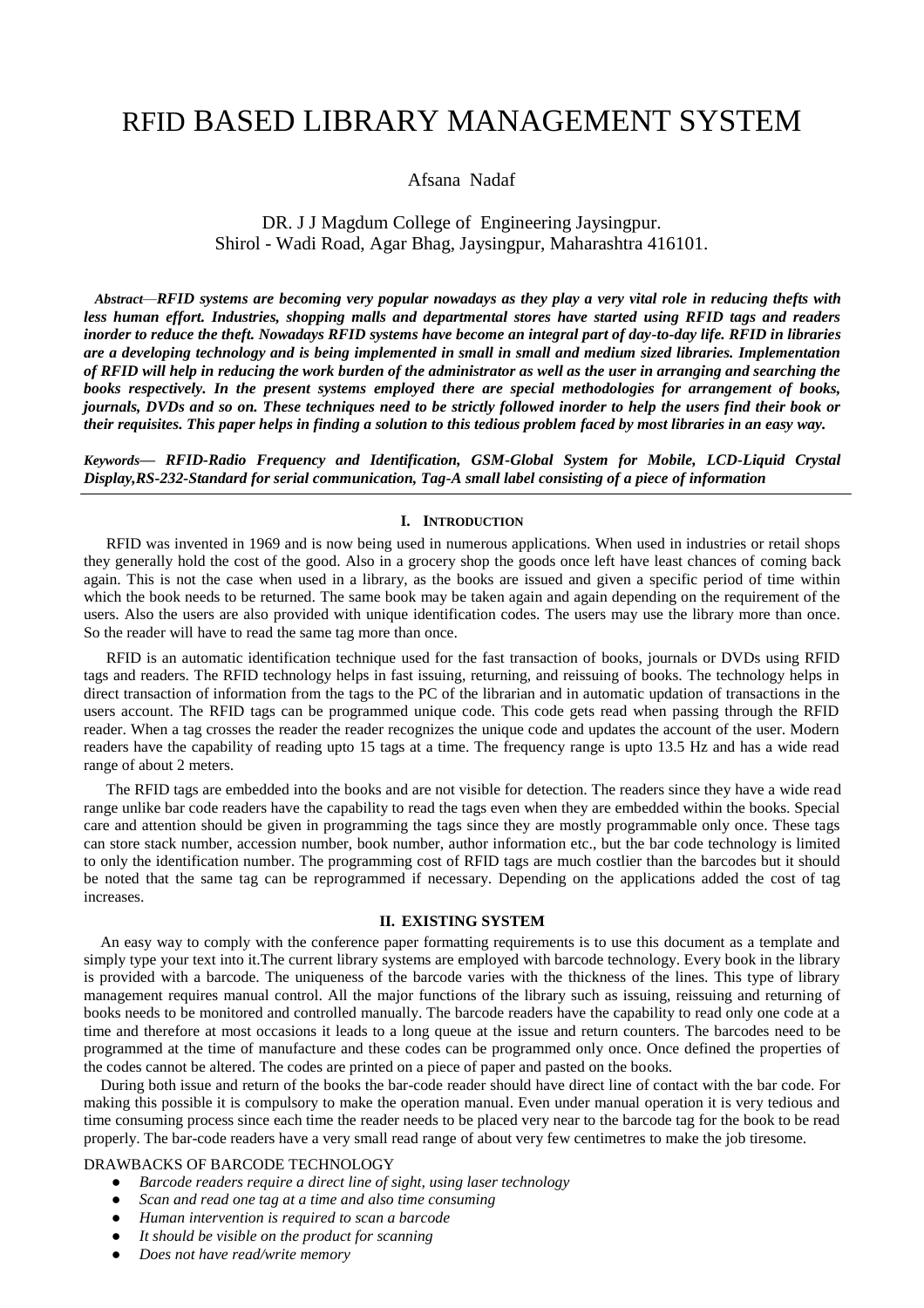- The readability of the barcode can be impaired by dirt, moisture, abrasion and packaging etc..
- Less read range & Holds fixed and Limited data
- Cannot read a bar code if there is any obstacle between the reader and the bar code

#### **III. PROPOSED SYSTEM**

The proposed system is based on the RFID technology where RFID tags are embedded on the books and on the user cards and RFID readers are used to read these tags for proper, efficient and theft controlled operation of libraries. Most of the drawbacks associated with the bar-code technology can be overcome using the proposed system. GSM technology is used in the proposed system inorder to alert the user with the books taken, due date for return and the fine to be paid if not returned on time.

#### BLOCK DIAGRAM



*Fig 1. BLOCK DIAGRAM*

The RFID tags are placed on every book and on the ID card of the user. Attention is given while programming these tags as they consist of unique codes. A unique 16 digit code is programmed such that the first seven digits are same for the users of a batch (say first year) the next nine digits will vary from person to person. Similarly the books of the same category will have same code for the first seven digits and unique id for the next digits. Thus by looking into the first seven digits it is possible to find the category of books as well as identify the batch of students. The readers are mounted on the entry and exit doors. As the tags pass through the doors they are read and communicated to the PC of the library administrator through the RS-232 cable after the computation process of the microcontroller Atmega 162. The identity of the people entering into the library is displayed in the LCD display. As the user leaves the library after picking a book a SMS alert is given to the user regarding the book issued and the date of return. Similarly a SMS is sent after the person returns the book. If failed to return within the due date, daily remainders are given along with the fine amount to be payed to the library. Two or three members shall be appointed in the library in order to arrange the books returned and to collect the fine amounts. The misplacement of books in any shelf can be easily identified and arranged properly by using the RFID handheld reader. Keypad is used in order to view the history of books taken returned by the user through a period of time. Separate keys are provided for issue, return and stock check in case if passive tags are used. If active tags are used keypad shall be used only for checking the history of each user.

#### COMPONENTS USED:

#### MICROCONTROLLER

The microcontroller used in our system is ATmega162. It is a low-power CMOS 8-bit microcontroller based on the AVR enhanced RISC architecture. By executing powerful instructions in a single clock cycle, the ATmega162 achieves throughputs approaching 1 MIPS per MHz allowing the system designer to optimize power consumption versus processing speed.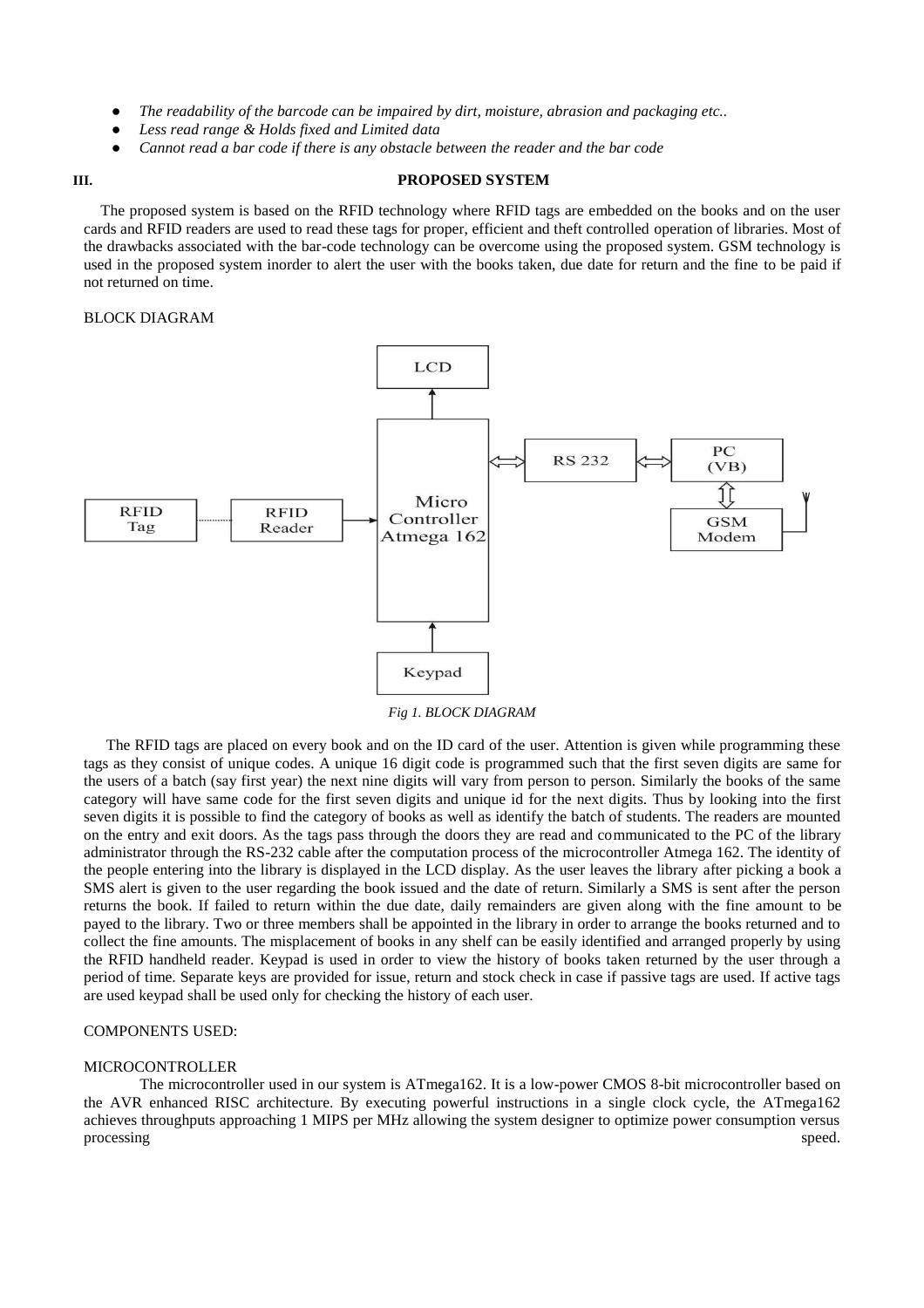

#### FIG 2: RFID TAG

RFID tags are generally if two types namely active tags and passive tags. Active tags have a very wide read range and hence they are costly. These are very efficient to use. Passive tags need to be energised through a power source in order to improve their range for reading through the reader. Passive tags are inexpensive compared to active tags. Tags are generally programmed with unique codes for the user and the books.

### RFID READERS



### Fig 3: RFID READER

RFID readers are mounted on the entry and exit doors of the library. These readers have the capability to read upto 15 tags at a time even if direct line of contact between the reader and the code is provided. They can read tags even if the books are carried in bags.

## RFID HANDHELD READER



#### Fig 4: RFID HANDHELD READER

The handheld readers are employed inorder to easily identify the misplaced books in a shelf by simply making a swipe across the books. Since the tags have similar seven digits code it is easy to find out if misplacement occurs. RS232

In communications, RS-232 is a standard for serial binary data interconnection between a DTE (Data terminal equipment) and a DCE (Data Circuit-terminating Equipment). It is commonly used in computer serial ports. In the proposed system RS 232 is used for communication between the reader and the PC as shown in the block diagram.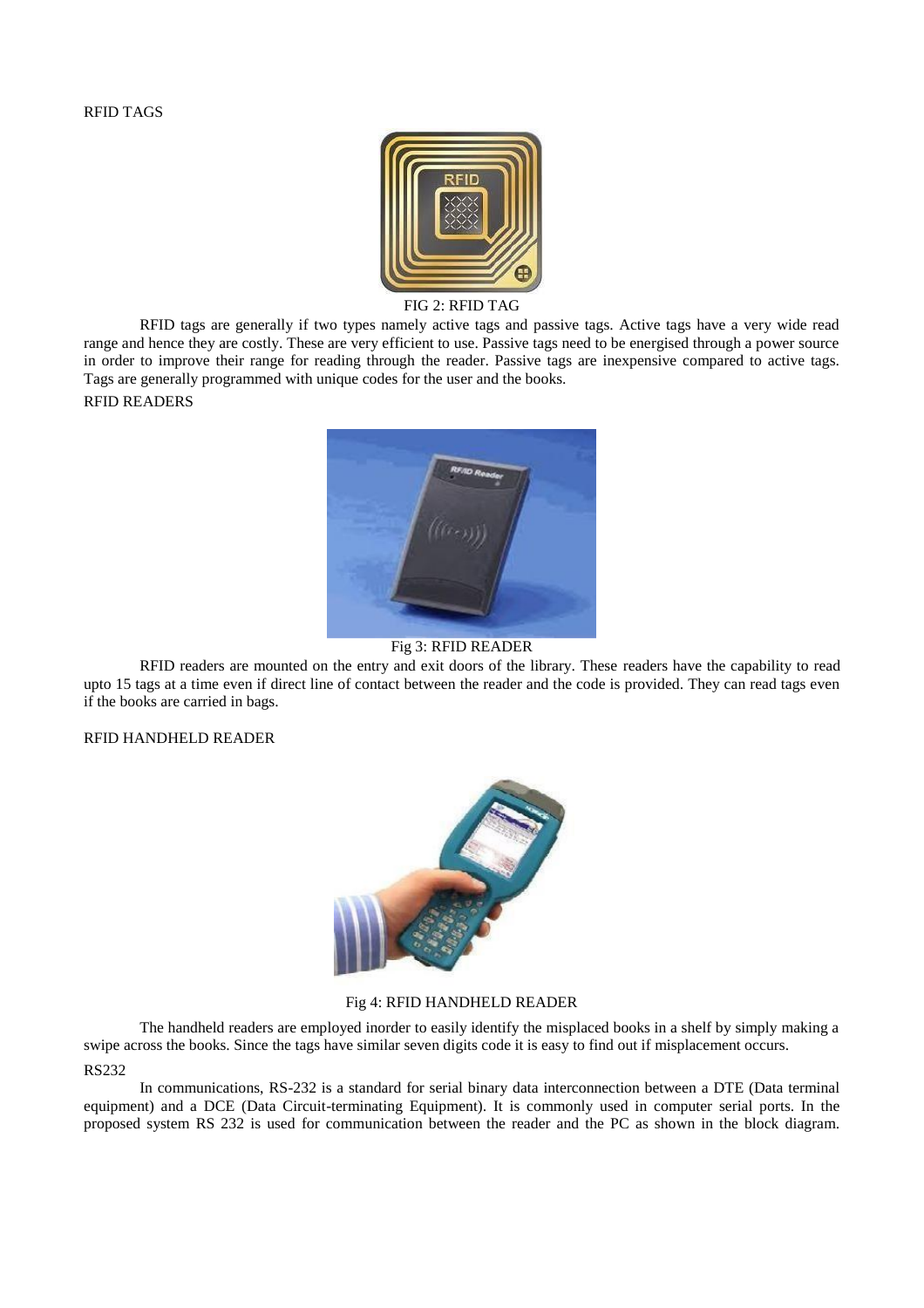#### LCD DISPLAY

The LCD's are lightweight with only a few millimetres thickness. Since the LCD's consume less power, they are compatible with low power electronic circuits, and can be powered for long durations. The LCD does not generate light and so light is needed to read the display. By using backlighting, reading is possible in the dark.

The LCD's have long life and a wide operating temperature range. LCDs are economical; easily programmable; have no limitation of displaying special & even custom characters (unlike in seven segments), animations and so on.

#### ADVANTAGES OF RFID TECHNOLOGY

- *Patrons will spend less time waiting in check-out lines by using Self Check in - Check out systems.*
- Patrons find what they are looking for quickly & easily.
- Reminders for due dates allows patrons to submit borrowed materials in time.
- *Use of book drops & return chutes for returning library material allows for flexible timings.*
- *RFID enabled patron cards allows for easy patron identification.*

#### **IV.**IMPLEMENTATION

- Every books in the library and the ID cards of the users must be embedded with the RFID tags
- The readers must be installed at the entry and exit doors of the library
- A PC must be installed and programmed such that it enables for book search or availability of books
- A hand-held reader must be programmed to detect and identify if any misplacement of books happen

#### **V.** CONCLUSION

The cost of initialisation of RFID based library is high but the cost of maintenance and time consumption of these libraries are reduced. RFID technology is believed to take off in libraries at an increasingly rapid pace. The RFID tag contents will increase in power, prices are expected to decline and tag will dramatically improve its efficiency, security and accuracy.

#### **VI.**REFERENCES

- [1] Development of RFID Based Library Management System Using MATLAB C. Srujana, B. Rama Murthy, K.TanveerAlam, U. Sunitha, Mahammad D.V, P.Thimmaiah
- [2] Implementing RFID in Library: Methodologies, Advantages and Disadvantages Narayanan A., Sanjay Singh and Somasekharan M.
- [3] Radio Frequency Identification based library management system Priyanka Grover and Anshul Ahuja [4] Wikipedia .org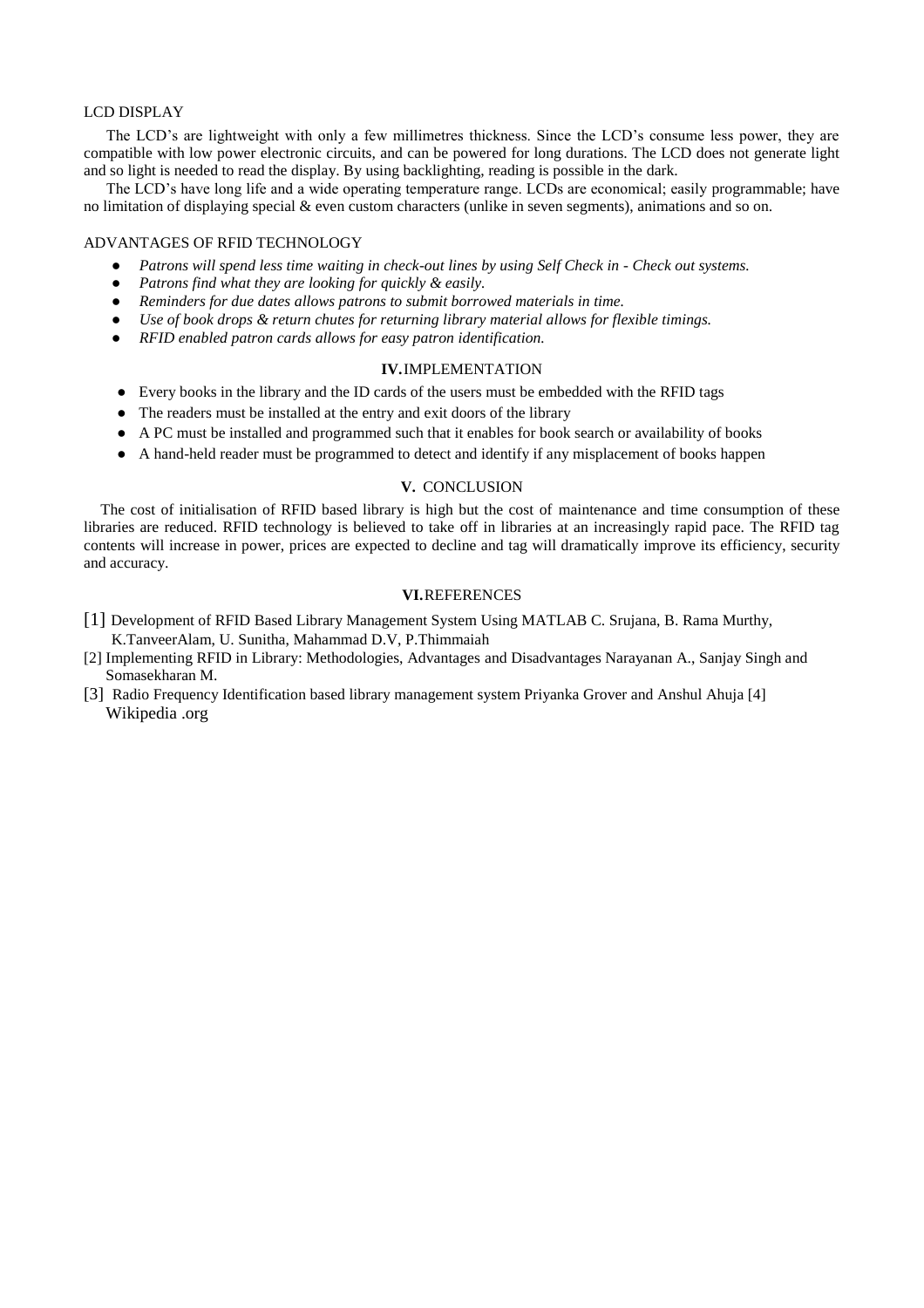[31]Akbarzhon Madaminov, "Recommendation Systems", Engpaper Journal

[32]Aathi oli.S , "REVIEW PAPER ON PHISHING ATTACKS", Engpaper Journal

[33]Rania Fernando, "IoT based – Street Light Controlling System", Engpaper Journal

[34]K. SAI BHARGAV, V. RAJENDRA, "Study on Data Structures for Machine Learning", Engpaper Journal

[35]Brundha P, Guruprasad K N, Amith V Hiremath,Sirisha R, Chandrakanth G Pujari , "Face Detection Based Smart Attendance System Using Haar Cascade Algorithm", Engpaper Journal

[36]Afsana Nadaf , "RFID BASED LIBRARY MANAGEMENT SYSTEM", Engpaper Journal

[37]Mr. Vedant Thube, Neha Thakur, Mr. Siddhesh Balsaraf,Ms. Priyanka Hanchate, Dr. S. D. Sawarkar , "Accident Prevention using Eye Drowsiness & Yawning Detection", Engpaper Journal

[38]Abhishek A Hishobkar, Rutuja Gaonkar, Jagdish Chintamani , "DIGITAL DIARY", Engpaper Journal

[39]Pooman Suryavanshi, Aryan Ghadge, Manali Kharat , "TAXI SERVICE for VISUALLY IMPAIRED", Engpaper Journal

[40]Mr. Pankaj yadav, Shila Jawale, Mr. Ashutosh Mahadik, Ms. Neha Nivalkar, Dr. S. D. Sawarkar , "NEWS ARTICLES CLASSIFICATION", Engpaper Journal

[41]Rahul Chavan, Manvee Bhoir, Gaurav Sapkale, Anita Mhatre, "Smart Tourist Guide System", Engpaper Journal

[42]Rutik Desai, Akash Jadhav,Suraj Sawant ,Neha Thakur , "Accident Detection Using ML and AI Techniques", Engpaper Journal

[43]Anagha Vishe,Akash Shirsath, Sayali Gujar, Neha Thakur , "Student Attendance System using Face Recognition", Engpaper Journal

[44]Ms.Sayali Patekar, Shila jawale, Ms.Pranali Kurhade, Mr.Shubham Khamkar , "Smart Classroom Application", Engpaper Journal

[45]DOSHI SAKSHI, DEVYANI CHAUDHARI, POOJA GAIKWAD, RUTUJA CHABUKSWAR,MRS. SUJATA KOLHE, "TOURISM SIMPLIFIED THROUGH VOICE", Engpaper Journal

[46]Afreen Fathima,Samreen Jameel, Pathan Ahmed khan , "ACCIDENT DETECTION AND ALERTING SYSTEM", Engpaper Journal

[47]Suman Zareen, Tuba Masood, Pathan Ahmed khan, "E-Commerce Web Application with Augmented Reality", Engpaper Journal

[48]Lok Shan CHAN, "Selection of Waterfall and Agile Methodologies in Software Testing", Engpaper Journal [49]Barve Rutu, "CLOUD COMPUTING SYSTEM FOR GAMING", Engpaper Journal

[50]Harshvardhan Singh, "Machine Learning: Fake News Blocking", Engpaper Journal

[51]M.Al Batahari, "SERVERS ROOM MONITORING SYSTEM USING IOT", Engpaper Journal

[52]AYUSHI ANKITA RAKSHIT, "VIRTUAL MASTER USING PYTHON", Engpaper Journal

[53]Baldeep Kaur, "REAL TIME SLEEP DROWSINESS DETECTION USING FACE RECOGNITION", Engpaper Journal

[54]Suchitav Khadanga, "Two Stage CMOS Operational Amplifier From Specification to Design", Engpaper Journal

[55]nidhi sharma, "Introduction to Remote Sensing", Engpaper Journal

[56]Rohith N Reddy, "COVID-19 Detection using SVM Classifier", Engpaper Journal

[57]Swapnil Kole, "COVID-19 Database on Consortium Blockchain", Engpaper Journal